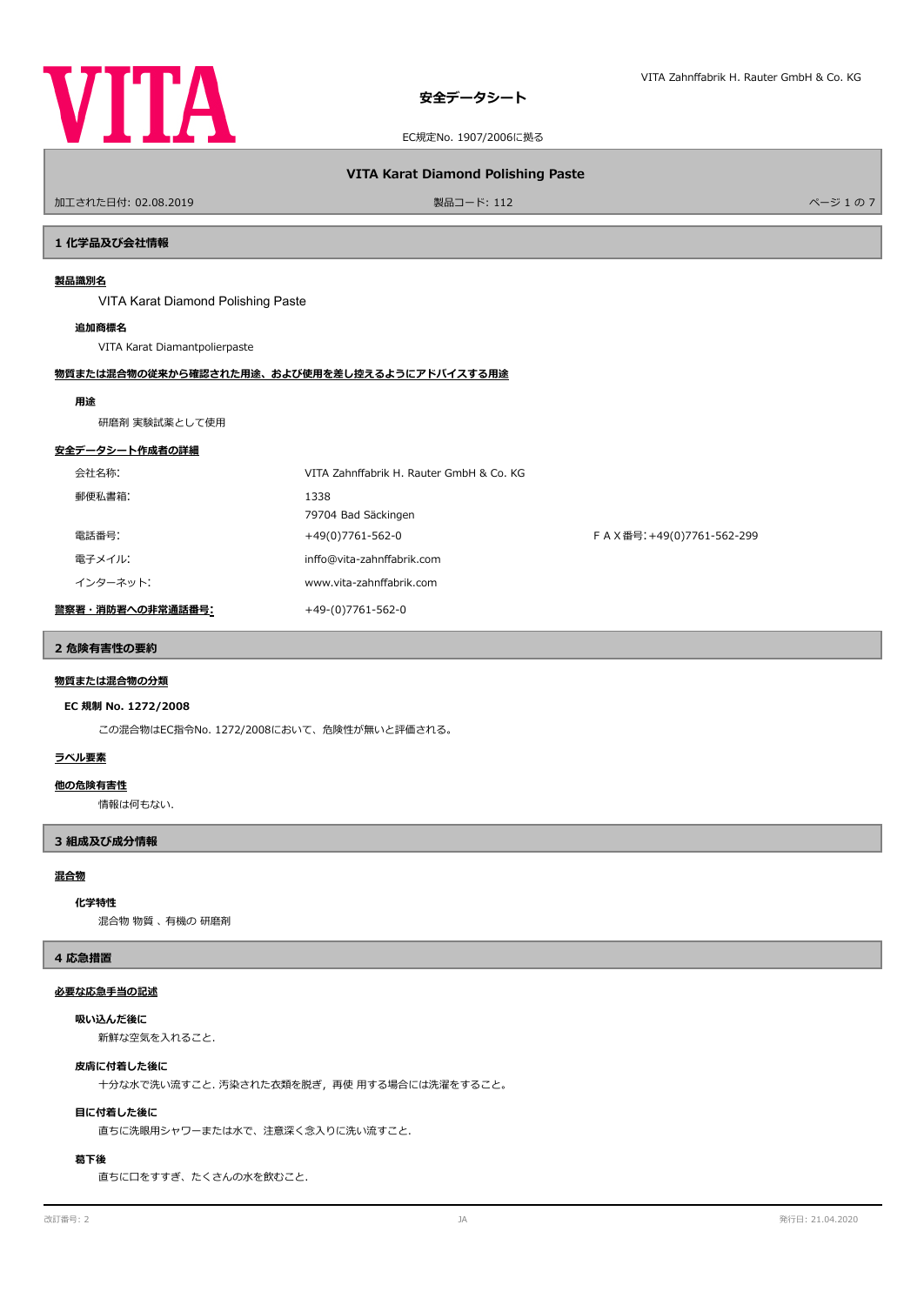

#### **VITA Karat Diamond Polishing Paste**

- 加工された日付: 02.08.2019 - インディング・コンピュート: 112 - インディング・コンピュート: 112 - インディング・コンピュート: 112 - インジェクス - インジェクス - インジェクス

# **最も重要な症状および作用、急性および後発性**

情報は何もない.

# **緊急治療および特別処置が必要な兆候**

症状に応じて処置すること。

#### **5 火災時の措置**

#### **消火剤**

#### **適切な消火剤**

消火対策を、周辺地域に適合するよう調整すること.

#### **物質または混合物特有の危険有害性**

発火性ではない 。

## **消防士のための事前注意事項**

火災の場合: 自給式呼吸器具を着用すること。

#### **追加の指摘**

汚染された消火用水は、分別して回収すること. 排水管や自然水系に流入させないこと.

#### **6 漏出時の措置**

#### **人体に対する予防措置、保護具および緊急時措置**

個人用の保護具を使用すること。

#### **環境に対する予防措置**

下水道、あるいは自然水系に流入させないこと.

# **封じ込めおよび浄化方法と機材**

機械で拾い上げること. その受け入れた物質は、廃棄物処理の章に従って、取り扱うこと.

#### **他のセクションを参照**

安全取扱い: 参照箇所 節 7

個人用保護具: 参照箇所 節 8

廃棄物処理: 参照箇所 節 13

#### **7 取扱い及び保管上の注意**

#### **安全な取扱のための予防措置**

#### **安全取り扱い注意事項**

特別な予防措置は必要ではない.

特別な防火対策は、必要ではない. **火災および爆発防護に関するアドバイス**

## **配合禁忌等、安全な保管条件**

**倉庫と容器の需要**

容器は、密閉した状態を保つこと.

#### **共同貯蔵に関する注意事項**

特別な予防措置は必要ではない.

## **8 ばく露防止及び保護措置**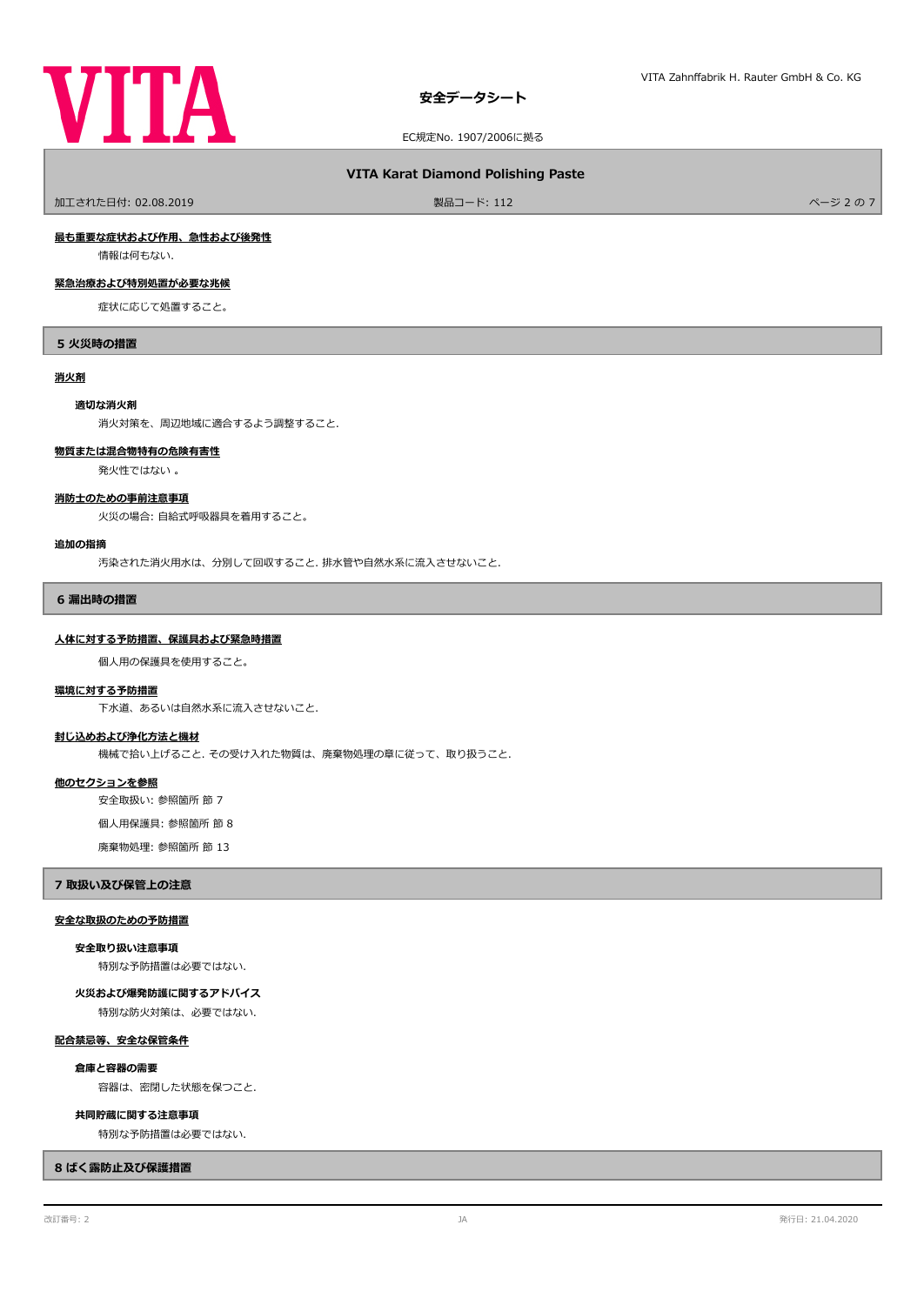

## **VITA Karat Diamond Polishing Paste**

ールエされた日付: 02.08.2019 しかい インター・シーク かんこう かんこう 製品コード: 112 しかい インター・ファイル アメリカ バージ 3 の 7 しかい ページ 3 の 7

## **管理パラメーター**

#### **曝露防止**

## **保護・衛生対策**

汚染された衣類を脱ぐこと。 休憩の前又は作業終了後には手を洗うこと。 職場では、飲食、喫煙、鼻をかむ ことはしないこと.

# **眼/顔面用の保護具**

保護眼鏡/保護面を着用すること.

#### **手の保護具**

化学物質を取り扱う際には、4桁の検査番号を含むCE表示のついた化学物質用保護手袋に限り、着用しなけれ ばならない. 化学物質用保護手袋は、職場で扱う危険物質の濃度や量に応じて、適したものを選ばなければな らない. 前述した保護手袋を特別な用途に使用する場合、手袋の製造者に、化学物質耐性について確認するこ とが望ましい. 推奨される手袋製品 KCL dernatril P NBR (ニトリルゴム)

#### **皮膚の保護**

防護衣の使用。

#### **呼吸器の保護**

B150621 自然の換気を確保するために、窓を開けること.

# **9 物理的及び化学的性質**

# **基礎物理および化学特性の情報**

| 物質の状態:                |          |  |  |  |
|-----------------------|----------|--|--|--|
| 色:                    | 暗い ピンク色  |  |  |  |
| 臭い:                   | 特異臭      |  |  |  |
| pH値:                  | 確定されていない |  |  |  |
| 状態の変化                 |          |  |  |  |
| 融点:                   | 確定されていない |  |  |  |
| 沸点, 初留点及び沸騰範囲:<br>?   |          |  |  |  |
| 引火点:                  | 270 °C   |  |  |  |
| 引火性                   |          |  |  |  |
| 固体:                   | 確定されていない |  |  |  |
| ガス:                   | 非該当      |  |  |  |
| 爆発特性                  |          |  |  |  |
| その製品は、(で)ない:爆発の危険がある。 |          |  |  |  |
| 爆発下限:                 | 確定されていない |  |  |  |
| 爆発上限:                 | 確定されていない |  |  |  |
| 自然発火温度                |          |  |  |  |
| 固体:                   | 確定されていない |  |  |  |
| ガス:                   | 非該当      |  |  |  |
| $>150$ °C<br>分解温度:    |          |  |  |  |
| 酸化特性                  |          |  |  |  |
| 燃焼を促進しない。             |          |  |  |  |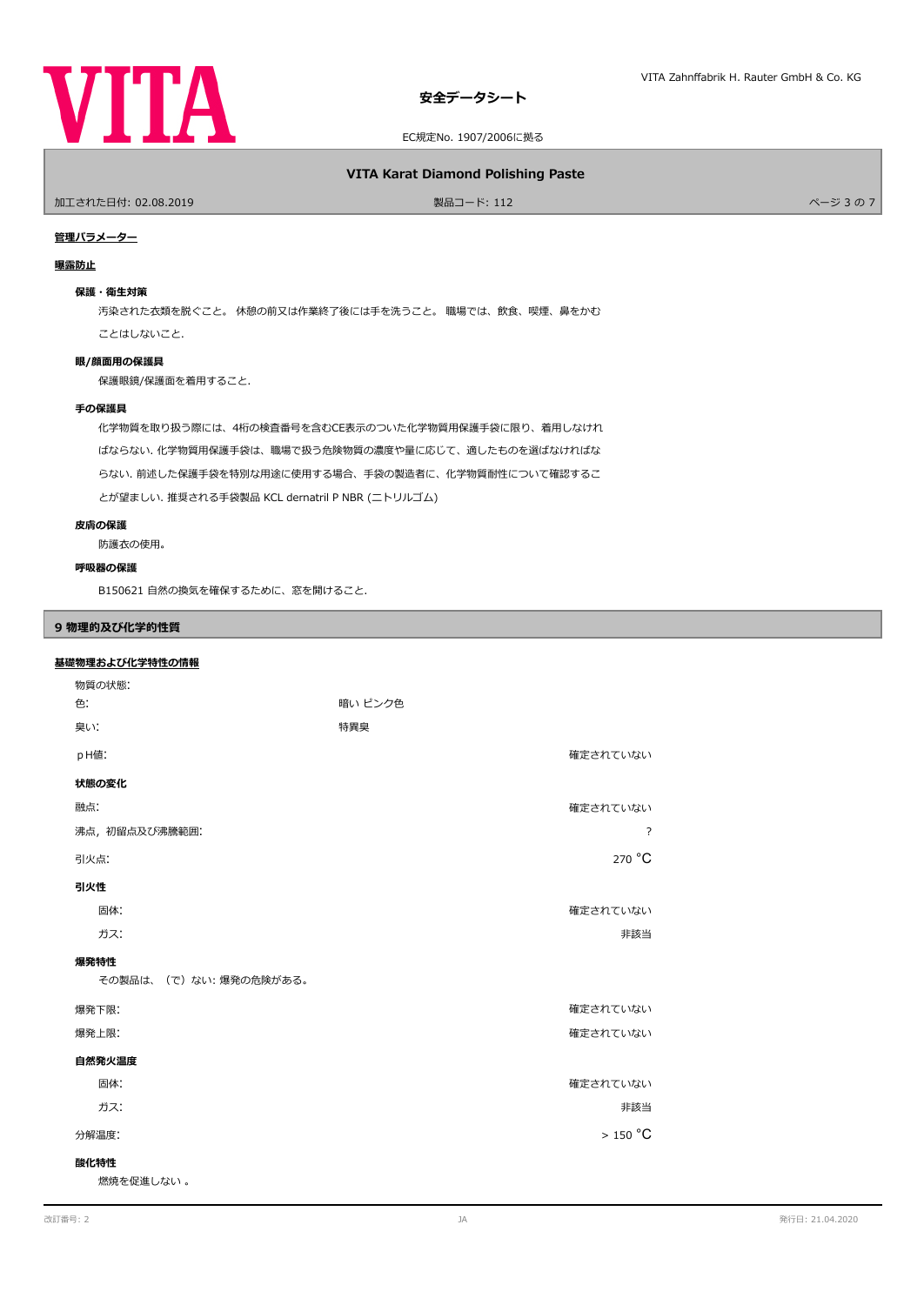

# **安全データシート**

#### EC規定No. 1907/2006に拠る

| <b>VITA Karat Diamond Polishing Paste</b> |                          |        |  |  |  |
|-------------------------------------------|--------------------------|--------|--|--|--|
| 加工された日付: 02.08.2019                       | 製品コード: 112               | ページ4の7 |  |  |  |
| 蒸気圧:                                      | 確定されていない                 |        |  |  |  |
| 密度 (で 20 °C):                             | $0,93$ g/cm <sup>3</sup> |        |  |  |  |
| 水溶性:                                      | いいえ                      |        |  |  |  |
| 溶媒に対する溶解性<br>確定されていない                     |                          |        |  |  |  |
| 水分配係数:                                    | 確定されていない                 |        |  |  |  |
| 蒸気密度:                                     | 確定されていない                 |        |  |  |  |
| 蒸発速度:                                     | 確定されていない                 |        |  |  |  |
| その他の情報                                    |                          |        |  |  |  |
| 固形分濃度:                                    | 10,0 %                   |        |  |  |  |

## **10 安定性及び反応性**

# **反応性**

規定に従って取扱い及び貯蔵される場合、有害反応はない。

# **化学的安定性**

本製品を通常の常温で保管すると安定である。

#### **危険有害反応性の可能性**

知られた有害反応はない。

#### **避けるべき条件**

(一つも、何も、誰も)ない/(一つも、何も、誰も)ない

# **不適合物質**

情報は何もない.

## **危険有害性のある分解生成物**

既に知られた有害分解製品はない。

## **11 有害性情報**

#### **毒性情報**

## **急性毒性**

入手可能なデータによれば、分類基準が満たされていない。

## **刺激性及び腐食性**

入手可能なデータによれば、分類基準が満たされていない。

## **感作性影響**

入手可能なデータによれば、分類基準が満たされていない。

#### **生殖における発ガン性/変異原性/有毒性の影響**

入手可能なデータによれば、分類基準が満たされていない。

#### **特定標的臓器毒性(単回暴露)**

入手可能なデータによれば、分類基準が満たされていない。

## **特定標的臓器毒性(反復暴露)**

入手可能なデータによれば、分類基準が満たされていない。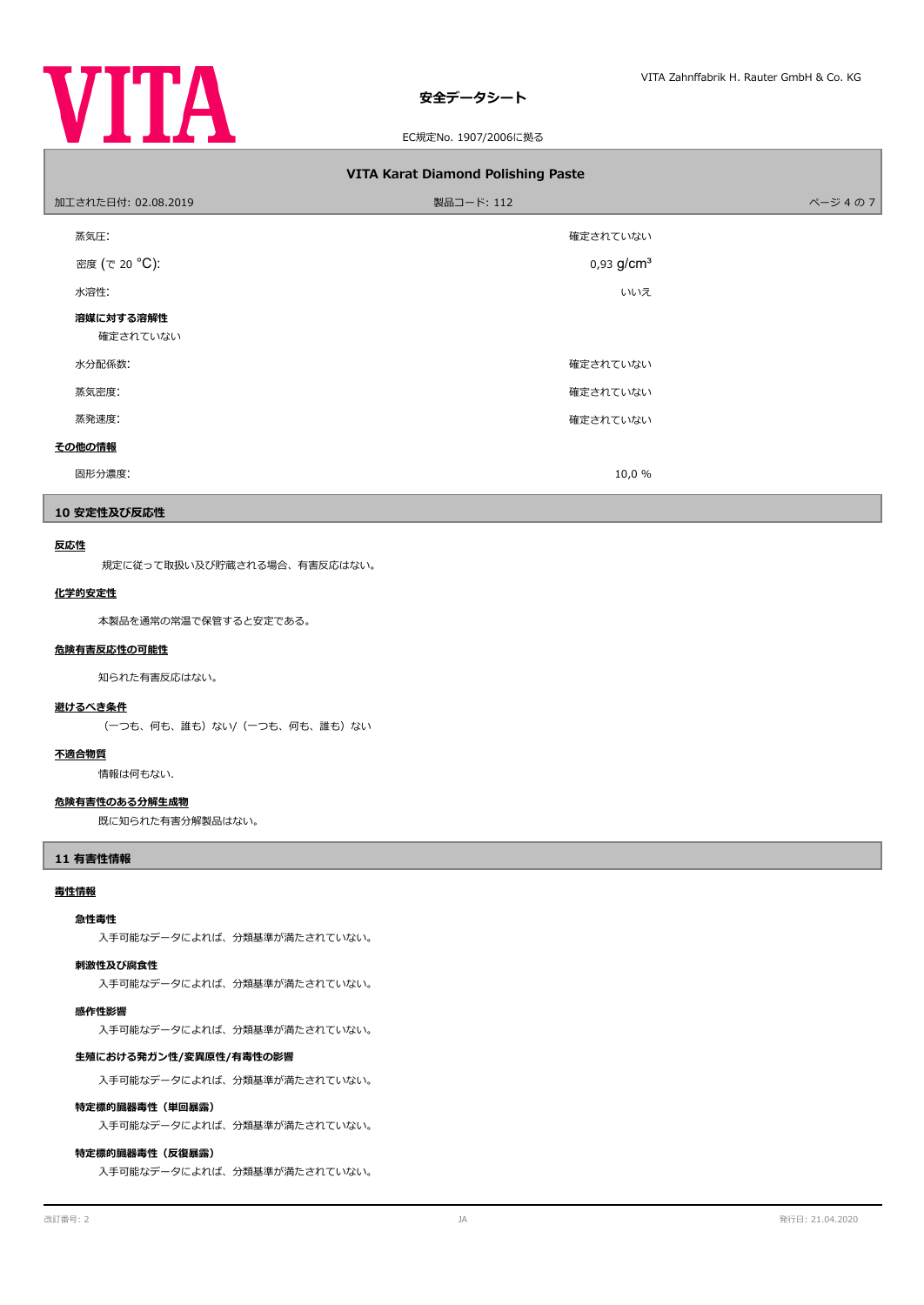

# **安全データシート**

EC規定No. 1907/2006に拠る

## **VITA Karat Diamond Polishing Paste**

- 加工された日付: 02.08.2019 - アンディング・コンピュート: 112 - アンディング・コンピュート: 112 - アンディング・コンピュート: 112 - アンディング・コンピュート: 112 - アンディング・コンピュート: 112 - アンディング・コンピュート: 112 - アンディング・コンピュート: 112 - アンディング・コンピュート: 112 - アンディング・コンピュート: 112 - アンディング

#### **吸引性呼吸器有害性**

入手可能なデータによれば、分類基準が満たされていない。

## **テストに関するその他のインフォーメーション**

この混合物はEC指令No 1272/2008 [CLP]において、危険性が無いと評価される.

#### **12 環境影響情報**

#### **毒性**

その製品は、(で)ない: 生態毒性。

#### **残留性と分解性**

その製品は、検査されなかった.

#### **生物蓄積性**

その製品は、検査されなかった.

## **土壌中の移動度**

その製品は、検査されなかった.

#### **他の有害影響**

情報は何もない.

#### **詳しい情報**

環境への放出を避けること。

## **13 廃棄上の注意**

#### **廃棄物処理方法**

#### **廃棄の勧告**

下水道、あるいは自然水系に流入させないこと. 廃棄物は該当法規に従って廃棄すること。

## **汚染した包装**

十分な水で洗い流すこと. 完全に中身が空の包装容器は、再生利用に引き渡すことができる.

## **14 輸送上の注意**

#### **海上輸送 (IMDG)**

|                       | UN番号:           | No dangerous good in sense off this transport regulation  |  |
|-----------------------|-----------------|-----------------------------------------------------------|--|
|                       | 正式の国連輸送名:       | No dangerous good in sense off this transport regulation. |  |
|                       | 輸送における危険有害性クラス: | No dangerous good in sense off this transport regulation. |  |
|                       | 包装等級(PG):       | No dangerous good in sense off this transport regulation. |  |
| 空輸 (ICAO-TI/IATA-DGR) |                 |                                                           |  |
|                       | UN番号:           | No dangerous good in sense off this transport regulation  |  |
|                       | 正式の国連輸送名:       | No dangerous good in sense off this transport regulation. |  |
|                       | 輸送における危険有害性クラス: | No dangerous good in sense off this transport regulation. |  |
|                       | 包装等級(PG):       | No dangerous good in sense off this transport regulation. |  |
| 環境危険有害性               |                 |                                                           |  |
|                       | 環境に有害である:       | いいえ                                                       |  |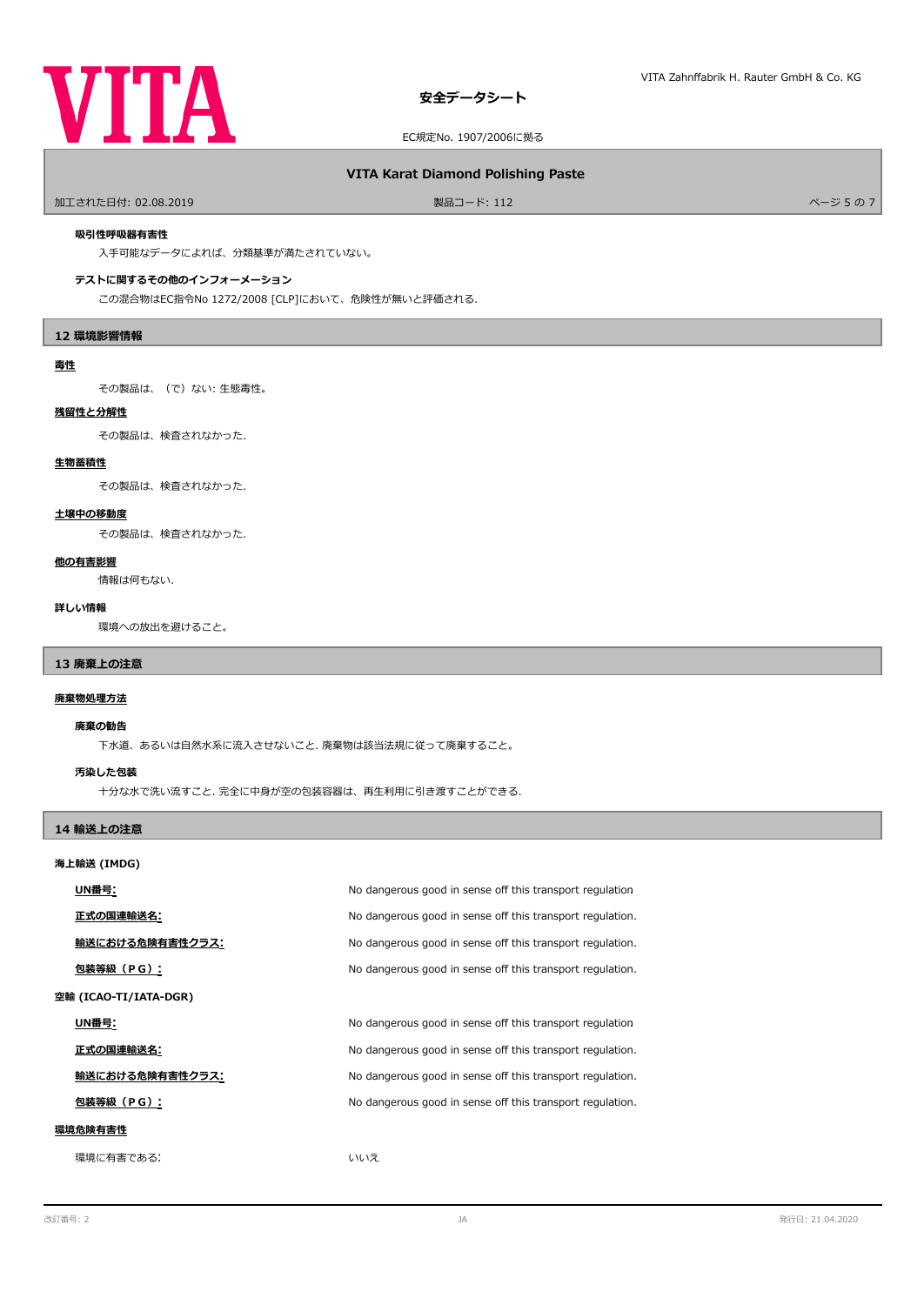

#### **VITA Karat Diamond Polishing Paste**

加工された日付: 02.08.2019 製品コード: 112 ページ 6 の 7

#### **使用者のための特別な予防措置**

情報は何もない.

#### **MARPOL 73/78 の付属文書 II および IBC Code に準拠するバルク輸送**

非該当

# **15 適用法令**

#### **物質または混合物に固有の安全、健康および環境に関する規則/法律**

#### **国内規定情報**

水に与える有害性等級 (ドイツ): カンチャング インボン 1 - 水の汚染力は弱い

#### **16 その他の情報**

#### **略称と頭字語の説明**

ADR: Accord européen sur le transport des marchandises dangereuses par Route

(European Agreement concerning the International Carriage off Dangerous Goods by Road)

IMDG: International Maritime Code ffor Dangerous Goods

IATA: International Air Transport Association

GHS: Globally Harmonized System off Classiffcation and Labelling off Chemicals

EINECS: European Inventory off Existing Commercial Chemical Substances

ELINCS: European List off Notiffed Chemical Substances

CAS: Chemical Abstracts Service

LC50: Lethal concentration, 50%

LD50: Lethal dose, 50%

CLP: Classifcation, labelling and Packaging

REACH: Registration, Evaluation and Authorization off Chemicals

GHS: Globally Harmonised System off Classiffcation Labelling and Packaging off Chemicals

UN: United Nations

DNEL: Derived No Efect Level

DMEL: Derived Minimal Efect Level

PNEC: Predicted No Efect Concentration

ATE: Acute toxicity estimate

LL50: Lethal loading, 50%

EL50: Efect loading, 50%

EC50: Efective Concentration 50%

ErC50: Efective Concentration 50%, growth rate

NOEC: No Observed Efect Concentration

BCF: Bio-concentration factor

PBT: persistent, bioaccumulative, toxic

vPvB: very persistent, very bioaccumulative

RID: Regulations concerning the international carriage off dangerous goods by rail

ADN: European Agreement concerning the International Carriage off Dangerous Goods by Inland

Waterways (Accord européen relatiff au transport international des marchandises dangereuses par